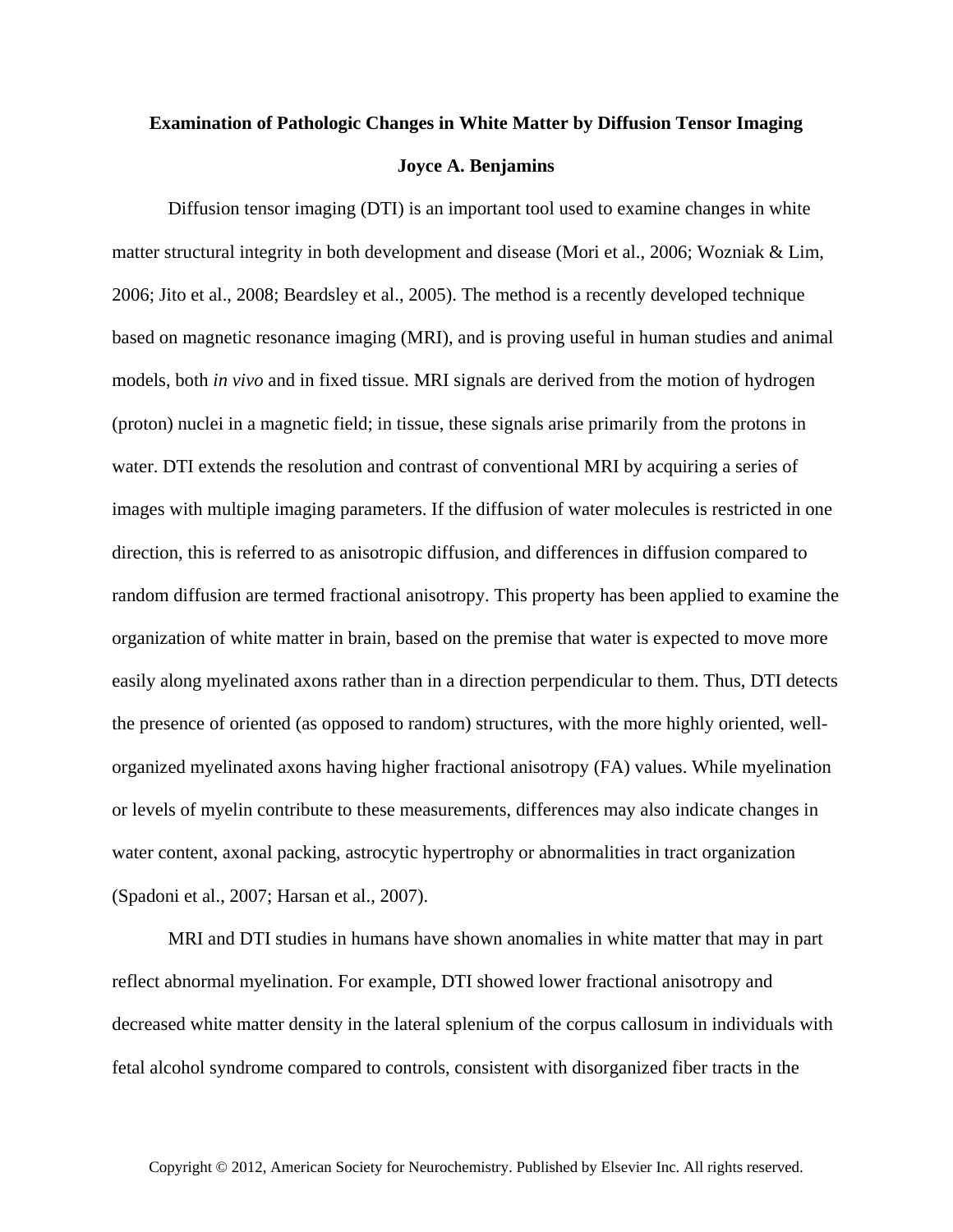region of the optic radiation and crossing visual association fibers, and with a significantly correlated reduction in visual–motor integration (Sowell et al., 2008). DTI is widely used to diagnose and follow the course of multiple sclerosis, and is an important parameter included in assessment of efficacy of therapies to slow disease progression, i.e., demyelination and axon degeneration (Fox, 2008). The application of DTI to follow changes in Alzheimer's and other neurodegenerative diseases is under investigation (Stebbins & Murphy, 2009), and the method has proved useful in assessing changes following stroke or brain injury in both humans and animal models (Jiang et al., 2010).

The white-matter connectivity of the brain can be imaged by using color-coded orientation maps representing the principal directions of the diffusion tensor in various brain regions (i.e., tractography). The image represents an axial section of an adult human brain near the mid-point of the corpus callosum and basal ganglia (contributed by L. Hermoye to Wikipedia).

## **References**

Beardsley, D. J., Luo, N. L., Back, S. A., & Tan, S. (2005). Developmental changes in diffusion anisotropy coincide with immature oligodendrocyte progression and maturation of compound action potential. *Journal of Neuroscience*, *25*(25), 5988–5997.

Fox, R. J. (2008). Picturing multiple sclerosis: Conventional and diffusion tensor imaging. *Seminars in Neurology*, *28*(4), 453–466. (Review)

Harsan, L. A., Poulet, P., Guignard, B., Parizel, N., Skoff, R. P., & Ghandour, M. S. (2007). Astrocytic hypertrophy in dysmyelination influences the diffusion anisotropy of white matter. *Journal of Neuroscience Research*, *85*(5), 935–944.

Jiang, Q., Zhang, Z. G., & Chopp, M. (2010, October). MRI evaluation of white matter recovery